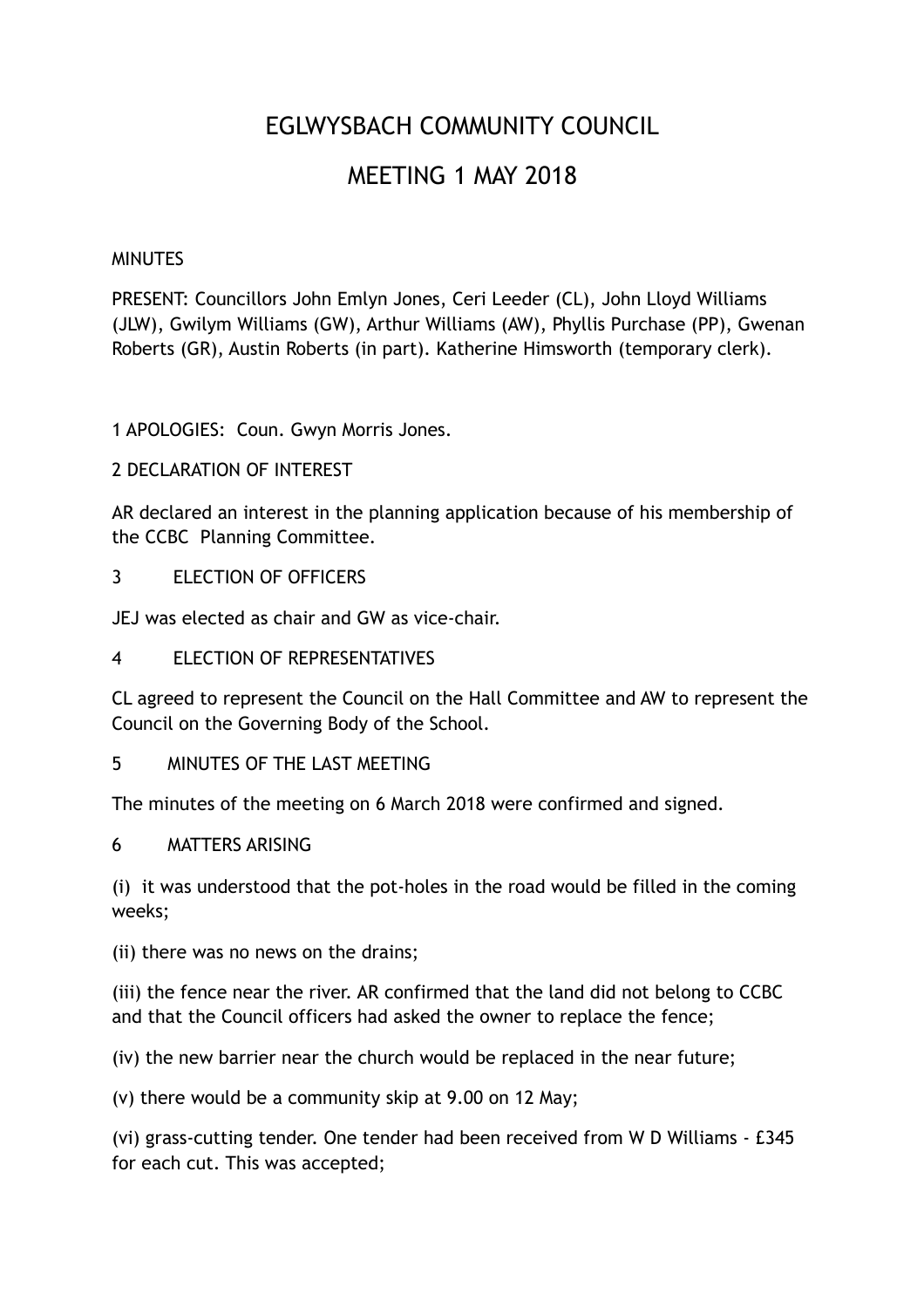(vii) tender for erecting the notice-board. No tenders had been received. It was agreed to invite tenders again, this time without any time constraints.

(viii) defibrillator. Agreed to pay £983 (including VAT) for a new defibrillator.

8 PLANNING

0/45066 Pitched roof extensions to front and side of existing dwelling. Mr Craig Greenhalgh, Nant y Cerrig Ucha.

*No comment.* 

### 9 FINANCIAL REPORT

JEJ said that the accounts had been sent to Marion (internal auditor).

Three cheques were signed:

£98 to Sue Hayward

£36 to the Aberconwy Hall

£983.88 to Zoll Medical UK.

10 RISK ASSESSMENT REVIEW

This was discussed and updated.

11 CORRESPONDENCE

Conwy Village Award 2018. Agreed that Eglwysbach should enter the competition. CL to ask the organisers of events and groups in the village to write a page on each one. CL also to send the list of organisations and events to each member of the Council, with a request for comment. Agreed that the entry should be bilingual (with JEJ's help). JEJ also offered to coordinate an update of the web-site. GR agreed to ensure that the list included activities for young people.

Training on the Code of Conduct will be at 6.30 on 11 June in Bodlondeb and at 7 pm on 18 June at Glasdir. Agreed that JEJ and GW would go to the Glasdir session; JEJ asked one other Councillor to attend and let him know.

Noted that there would be temporary traffic management on Bodnant Road. Agreed that AR should ask that work not be carried out in June (as it is a particularly busy time at Bodnant Garden).

12 AOB